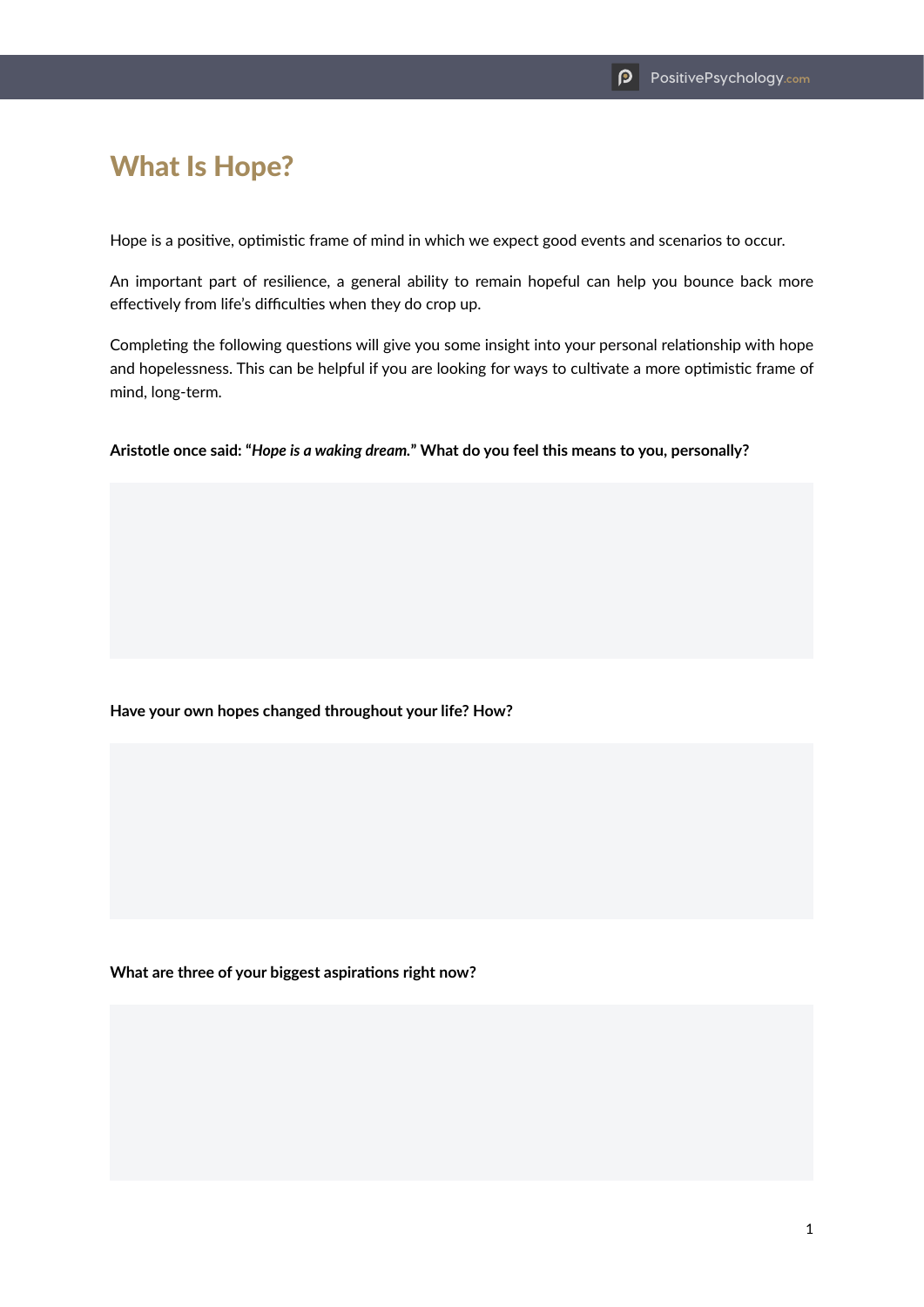**How has being hopeful, or feeling hopeless, influenced choices you've made?**

**Has anything happened to you that caused you to lose hope?**

**What kind of things, people, or activities give you hope? Where do you feel your hope, or your hopelessness, comes from in life?**

**In what ways do your surroundings give you more or less hope? How have they given you more or less hope in the past?**